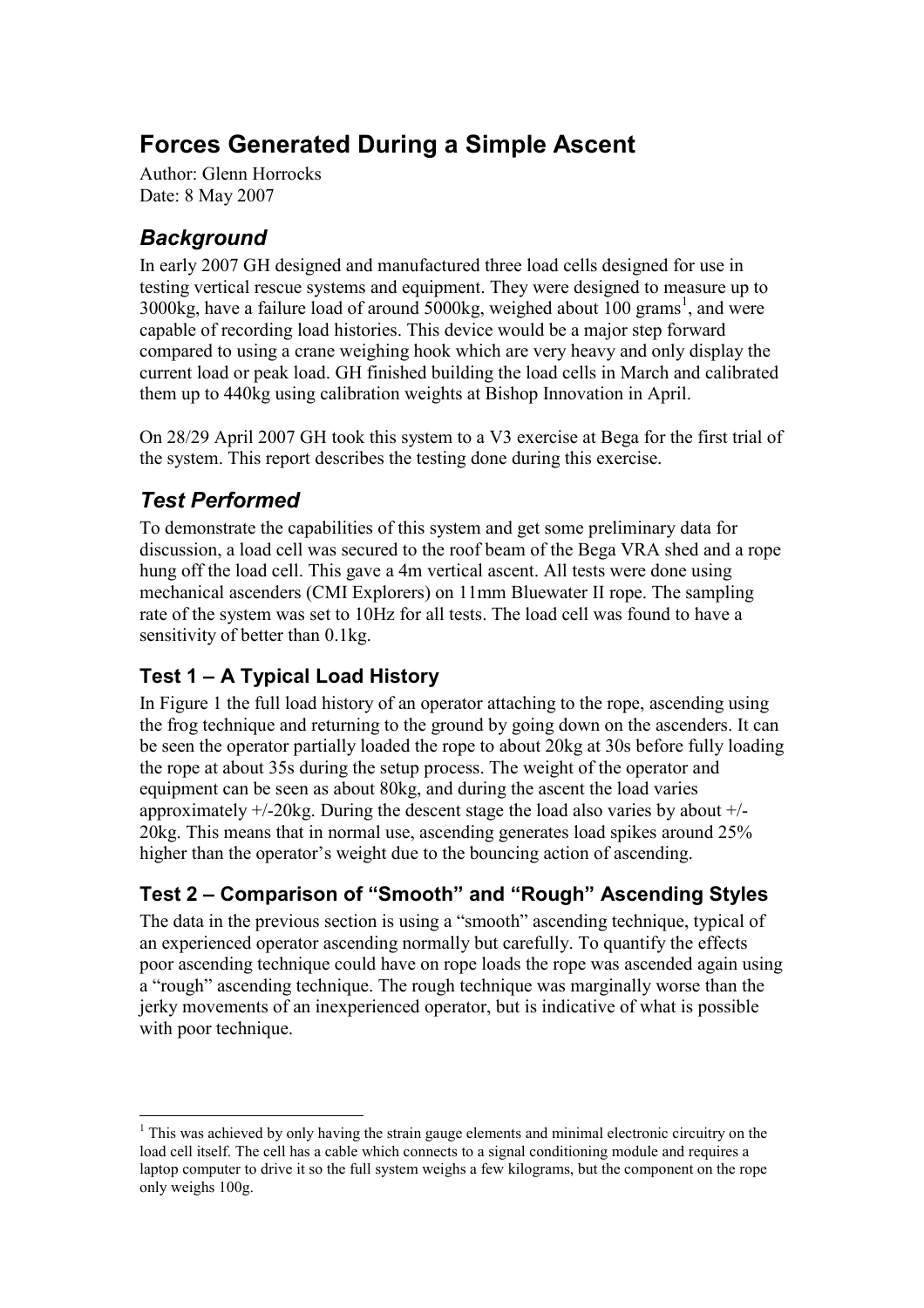Smooth Ascent by GH on Mechanical Ascenders



Figure 1 - Full load history of setting up, ascending, descending and leaving rope.

The comparison is shown in Figure 2. The top figure shows the ascent part of the data presented in the previous section, from 55 to 70s in the data file. As discussed in the previous section the load varies +/-25% due to the bouncing action of ascending.

The bottom figure in Figure 2 shows the load measured during the "rough" ascent. Here a peak load of over 160kg was measured and a minimum load of almost 20kg. The operator's weight was approximately 80kg, so this indicates this poor technique can generate load spikes which are approximately double the operator's weight.

#### Conclusion

- GH has made a set of load cells suitable for measuring loads in vertical rescue systems. The load cells overcome many of the problems with using crane weighing hooks.
- Ascending a rope smoothly generates load spikes approximately 25% higher than the operator's weight.
- Ascending a rope roughly generates load spikes of approximately double the operator's weight.

#### Acknowledgements

Thanks to Geoff Donohoo of Bishop Innovation who manufactured the load cell blocks and assisted with calibration.